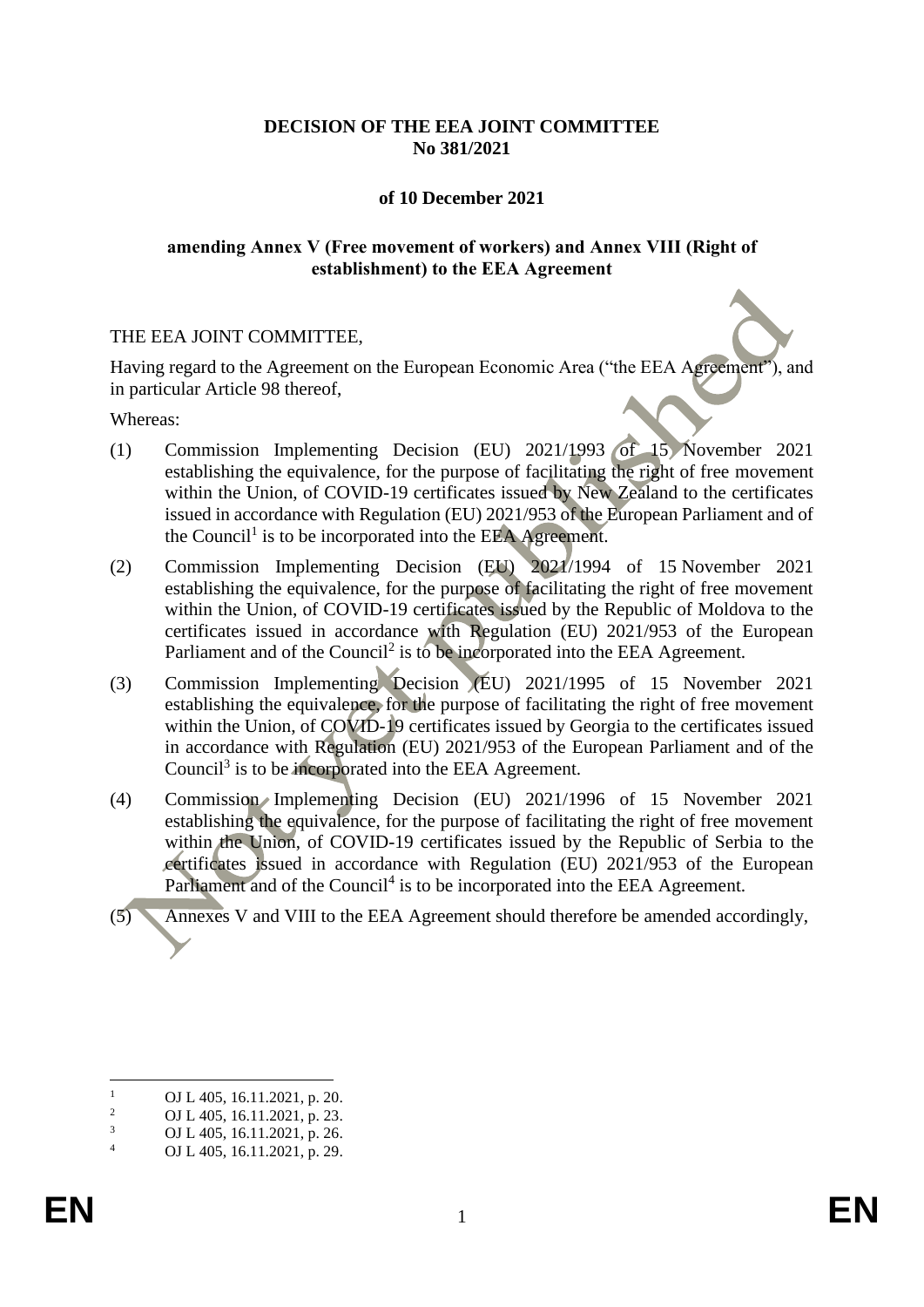# *Article 1*

The following points are inserted after point 10p (Commission Implementing Decision (EU) 2021/1895) of Annex V to the EEA Agreement:

- '10q. **32021 D 1993**: Commission Implementing Decision (EU) 2021/1993 of 15 November 2021 establishing the equivalence, for the purpose of facilitating the right of free movement within the Union, of COVID-19 certificates issued by New Zealand to the certificates issued in accordance with Regulation (EU) 2021/953 of the European Parliament and of the Council (OJ L 405, 16.11.2021, p. 20).
- 10r. **32021 D 1994**: Commission Implementing Decision (EU) 2021/1994 of 15 November 2021 establishing the equivalence, for the purpose of facilitating the right of free movement within the Union, of COVID-19 certificates issued by the Republic of Moldova to the certificates issued in accordance with Regulation (EU) 2021/953 of the European Parliament and of the Council (OJ L 405, 16.11.2021, p. 23).
- 10s. **32021 D 1995**: Commission Implementing Decision (EU) 2021/1995 of 15 November 2021 establishing the equivalence, for the purpose of facilitating the right of free movement within the Union, of COVID-19 certificates issued by Georgia to the certificates issued in accordance with Regulation (EU) 2021/953 of the European Parliament and of the Council (OJ L 405, 16.11.2021, p. 26).
- 10t. **32021 D 1996**: Commission Implementing Decision (EU) 2021/1996 of 15 November 2021 establishing the equivalence, for the purpose of facilitating the right of free movement within the Union, of COVID-19 certificates issued by the Republic of Serbia to the certificates issued in accordance with Regulation (EU) 2021/953 of the European Parliament and of the Council (OJ L 405, 16.11.2021, p. 29).'

# *Article 2*

The following points are inserted after point 11p (Commission Implementing Decision (EU) 2021/1895) of Annex VIII to the EEA Agreement:

- '11q. **32021 D 1993**: Commission Implementing Decision (EU) 2021/1993 of 15 November 2021 establishing the equivalence, for the purpose of facilitating the right of free movement within the Union, of COVID-19 certificates issued by New Zealand to the certificates issued in accordance with Regulation (EU) 2021/953 of the European Parliament and of the Council (OJ L 405, 16.11.2021, p. 20).
- 11r. **32021 D 1994**: Commission Implementing Decision (EU) 2021/1994 of 15 November 2021 establishing the equivalence, for the purpose of facilitating the right of free movement within the Union, of COVID-19 certificates issued by the Republic of Moldova to the certificates issued in accordance with Regulation (EU) 2021/953 of the European Parliament and of the Council (OJ L 405, 16.11.2021, p. 23).
- 11s. **32021 D 1995**: Commission Implementing Decision (EU) 2021/1995 of 15 November 2021 establishing the equivalence, for the purpose of facilitating the right of free movement within the Union, of COVID-19 certificates issued by Georgia to the certificates issued in accordance with Regulation (EU) 2021/953 of the European Parliament and of the Council (OJ L 405, 16.11.2021, p. 26).